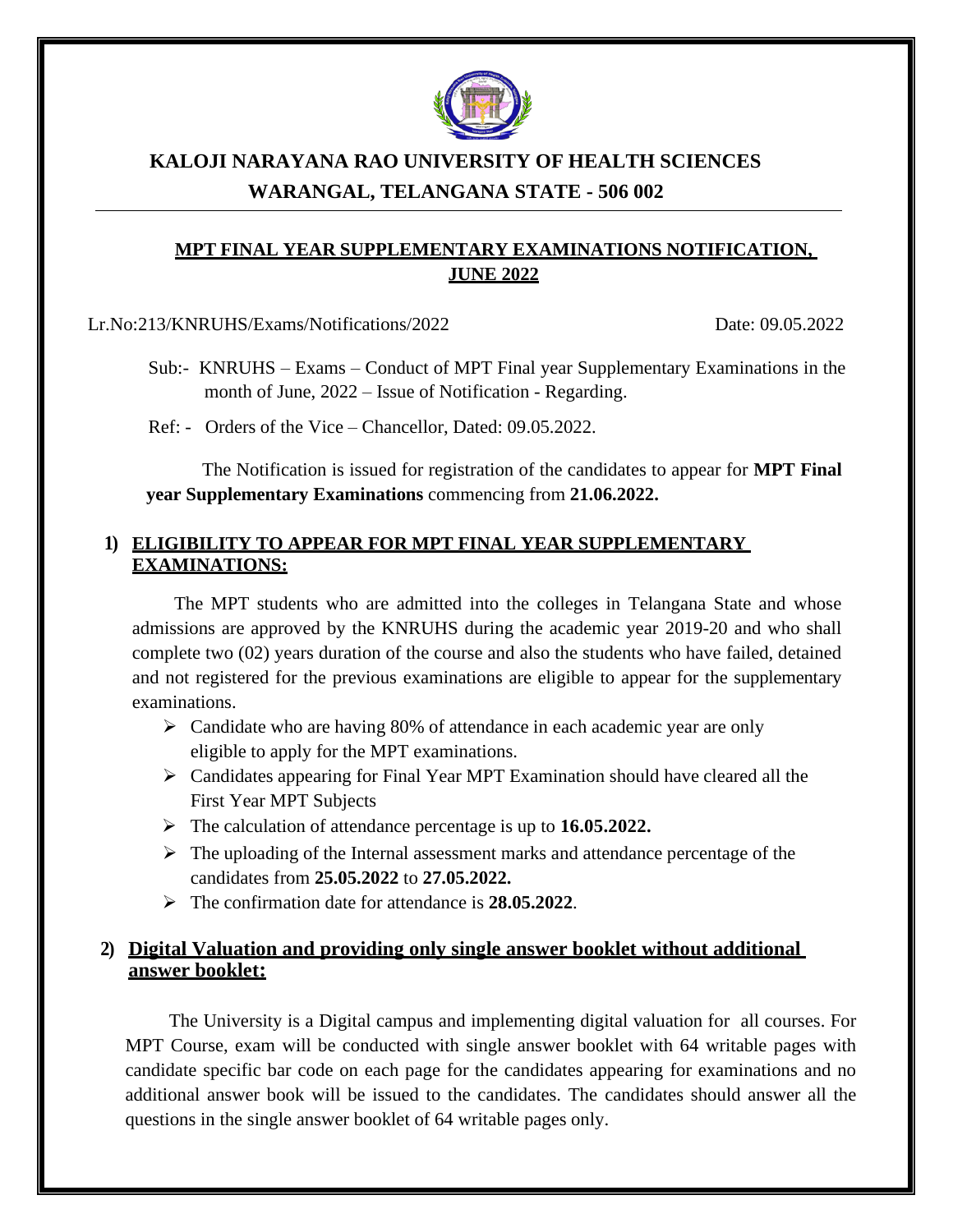**3) The following amount should be paid by the candidates to appear for MPT Final year Supplementary examinations.**

**Payment of Examination Fee:**

| Whole                                    | ₹5000            |
|------------------------------------------|------------------|
| Per Subject (For supplementary students) | ₹1000            |
| Marks Memo                               | ₹300             |
| Processing fee                           | $\overline{350}$ |
| Provisional fee                          | ₹400             |

**Note: Processing fee & Provisional fee is for the students appearing for the first time only.**

| <b>EXAMINATION FEE DATES</b>                                                                                                                                                                                                                   |                                                                                                                                                                                     |  |  |  |
|------------------------------------------------------------------------------------------------------------------------------------------------------------------------------------------------------------------------------------------------|-------------------------------------------------------------------------------------------------------------------------------------------------------------------------------------|--|--|--|
| 01.06.2022 to 05.06.2022 (Without Fine)                                                                                                                                                                                                        | ₹5000 or (No. of Subjects * ₹1000) +<br>₹300(Marks memo) + ₹350(processing<br>fee) + $\bar{\tau}$ 400(provisional fee)                                                              |  |  |  |
| $06.06.2022 \& 07.06.2022$ (With a fine of ₹200/-)                                                                                                                                                                                             | ₹5000 or (No. of Subjects * ₹1000) +<br>₹300(Marks memo) + ₹350(processing<br>fee) + ₹400(provisional fee) + ₹200                                                                   |  |  |  |
| 08.06.2022 & 09.06.2022 (With a fine of ₹100/- per<br>day in addition to ₹200/-)                                                                                                                                                               | ₹5000 or (No. of Subjects * ₹1000) +<br>₹300(Marks memo) + ₹350(processing<br>fee) + ₹400(provisional fee) + ₹200 +<br>$\bar{\tau}$ 100(per day)                                    |  |  |  |
| 10.06.2022 to 12.06.2022 (Offline payment with a<br>fine of ₹5000/- in addition to previous fine of ₹400/-<br>DD drawn in favor of "THE REGISTRAR,<br><b>KNRUHS</b> " payable at Warangal must reach the<br>University by 12.06.2022 04:00 pm. | ₹5000 or (No. of Subjects * ₹1000) +<br>₹300(Marks memo) + ₹350(processing<br>fee) + $\overline{\epsilon}400$ (provisional fee) + $\overline{\epsilon}200$ +<br>₹100 + ₹100 + ₹5000 |  |  |  |

# **Payment Link:**

**<https://www.tcsion.com/EForms/html/form52954/login.html>**

❖ **Payment link will be active from 01.06.2022 to 09.06.2022.**